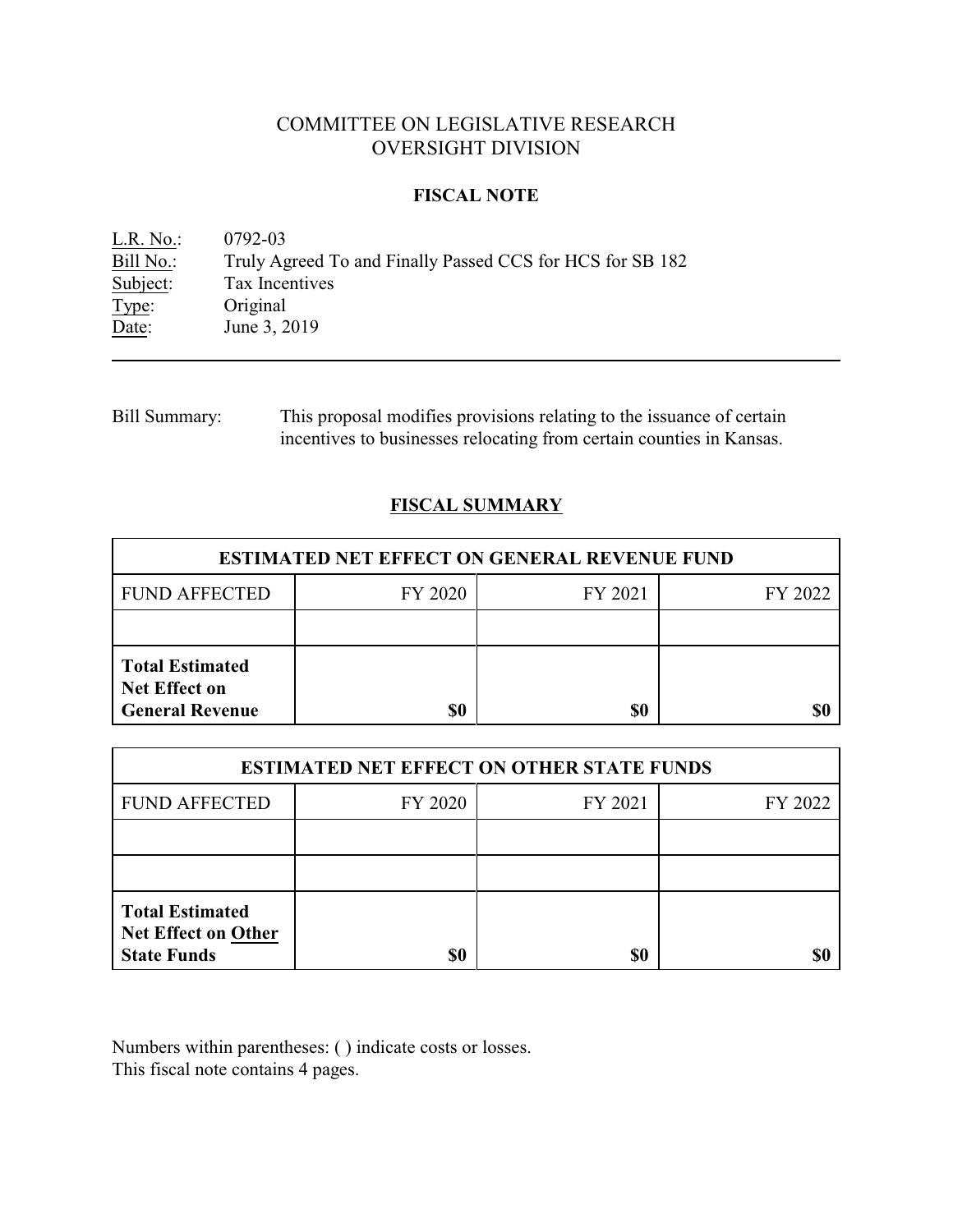L.R. No. 0792-03 Bill No. Truly Agreed To and Finally Passed CCS for HCS for SB 182 Page 2 of 4 June 3, 2019

| <b>ESTIMATED NET EFFECT ON FEDERAL FUNDS</b>                               |         |         |         |  |
|----------------------------------------------------------------------------|---------|---------|---------|--|
| <b>FUND AFFECTED</b>                                                       | FY 2020 | FY 2021 | FY 2022 |  |
|                                                                            |         |         |         |  |
|                                                                            |         |         |         |  |
| <b>Total Estimated</b><br><b>Net Effect on All</b><br><b>Federal Funds</b> | \$0     | \$0     |         |  |

| <b>ESTIMATED NET EFFECT ON FULL TIME EQUIVALENT (FTE)</b>    |         |         |         |  |
|--------------------------------------------------------------|---------|---------|---------|--|
| <b>FUND AFFECTED</b>                                         | FY 2020 | FY 2021 | FY 2022 |  |
|                                                              |         |         |         |  |
|                                                              |         |         |         |  |
| <b>Total Estimated</b><br><b>Net Effect on</b><br><b>FTE</b> |         |         |         |  |

 $\Box$  Estimated Net Effect (expenditures or reduced revenues) expected to exceed \$100,000 in any of the three fiscal years after implementation of the act.

| <b>ESTIMATED NET EFFECT ON LOCAL FUNDS</b> |         |         |         |  |
|--------------------------------------------|---------|---------|---------|--|
| FUND AFFECTED                              | FY 2020 | FY 2021 | FY 2022 |  |
| <b>Local Government</b>                    | \$0     | \$0     | \$0     |  |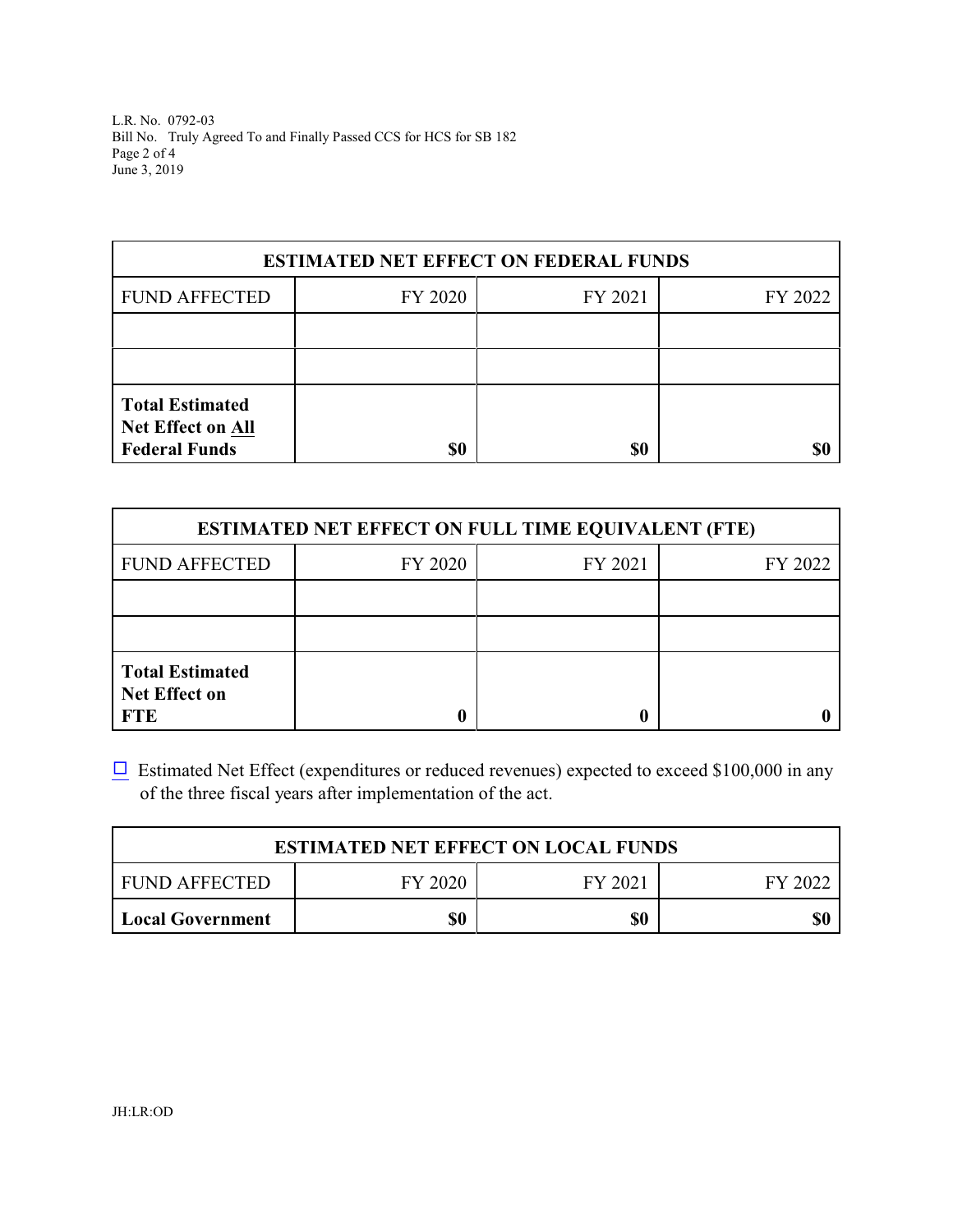L.R. No. 0792-03 Bill No. Truly Agreed To and Finally Passed CCS for HCS for SB 182 Page 3 of 4 June 3, 2019

## **FISCAL ANALYSIS**

### ASSUMPTION

#### §135.1670 Prohibition on Border Incentives

Officials at the **Office of Administration Division of Budget and Planning** (**B&P**) assumed this proposal extends the prohibition against the Department of Economic Development (DED) from issuing tax credits for the BUILD Program, New and Expanding Business Facility Program, the Urban Enterprise Loan Program, and the MO Works Program to businesses relocating from a Kansas border county to a Missouri border county, if the State of Kansas enacts similar prohibitions. If Kansas does not enact similar prohibitions, then DED will continue to issue tax credits to qualifying businesses in bordering counties. To the extent Missouri does or does not issue tax credits for these programs, General and Total State Revenues could be impacted.

Officials at the **Department of Economic Development (DED)** and its Divisions anticipate no fiscal impact as a result of the proposal.

In response to a previous inquiry, **DED** stated to their knowledge Kansas has not adopted such a policy.

Officials at the **Department of Revenue** assume there is no fiscal impact from this proposal.

Officials at the **City of Kansas City** assume it is not possible to determine what, if any, fiscal impact this would have on the City. Under this legislation if a job relocates from Douglas County, Kansas, to KC it could now receive MO tax incentives. On the other hand, if a job relocates from KC to Douglas County, Kansas, it could receive Kansas tax incentives. We don't know what the likelihood of either situation is and don't know what fiscal impact it would have.

**Oversight** notes this proposal extends the prohibition on issuing tax credits to businesses that cross the Kansas/Missouri border, if the state of Kansas has enacted similar legislation. Oversight will show no fiscal impact to this proposal based on the B&P and DED responses.

**Oversight** contacted the Kansas Department of Commerce that confirmed they have not enacted any legislation to prohibit the provision of economic incentives to move jobs from Missouri to Kansas border counties and they are definitely providing economic incentives for jobs that may move across the border including through the PEAK Program (Promoting Employment Across Kansas).

**Oversight** reconfirmed on May 9, 2019, that Kansas has not enacted any legislation to prohibit the economic incentives going to companies crossing the border.

JH:LR:OD